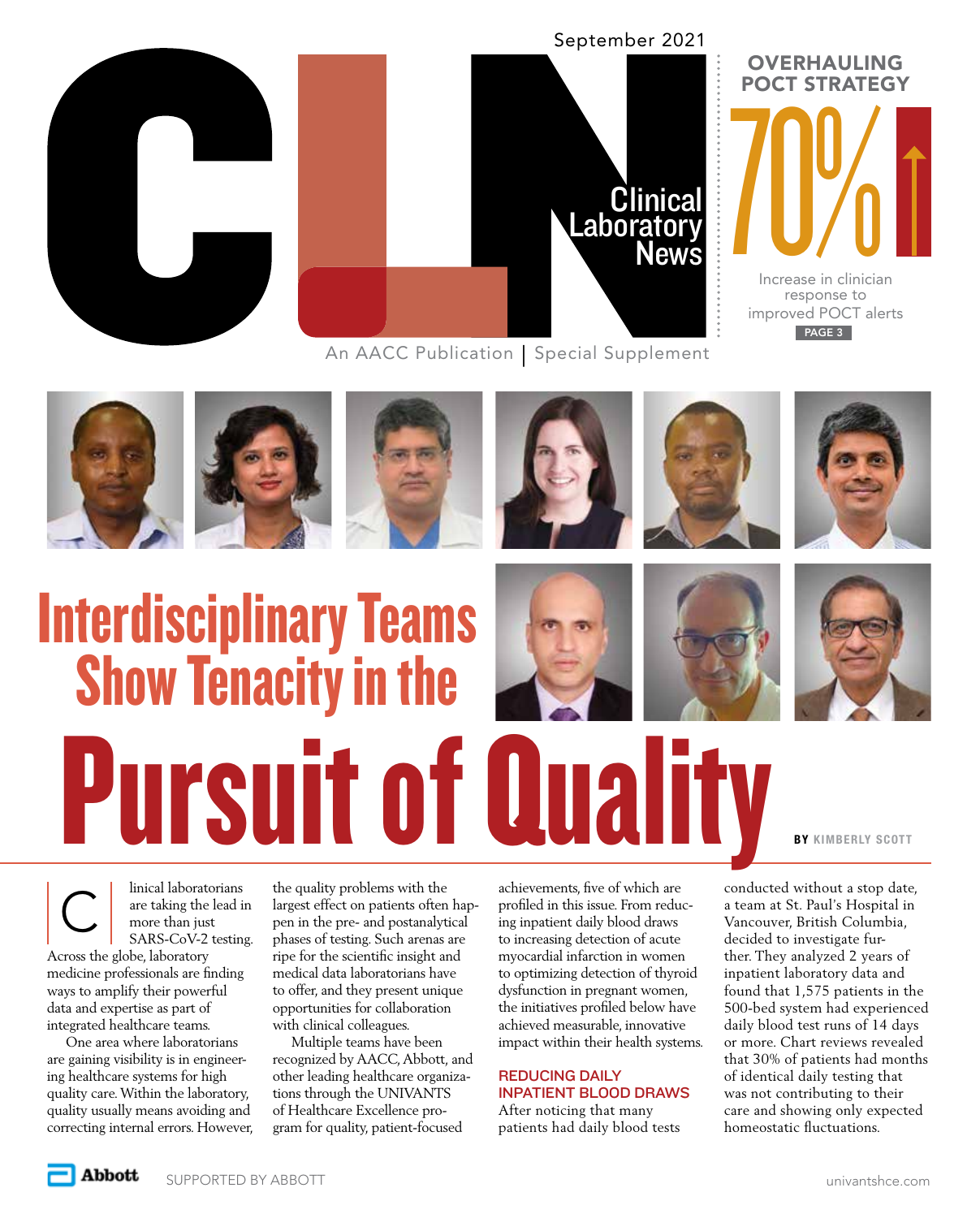In 2019, the team developed a guideline that any order written as "daily" would last only 3 days and then require reassessment by the ordering physician. This policy change led to a demonstrable decrease in core lab workload and the elimination of extended runs of daily blood draws except when specifically ordered by physicians.

28% Reduction in the number of patients undergoing daily phlebotomy for more than 10 consecutive days

> \$4,500 Monthly savings in supplies and phlebotomy time

> > St. Paul's Hospital, Vancouver

The guideline reduced the number of patients undergoing daily phlebotomy for more than 10 consecutive days by 28%, reported Janet Simons, MD, medical director of pre- and post-analytics in the pathology and laboratory medicine department and co-medical director of clinical informatics at Providence Health Care.

In a country with publicly funded universal healthcare, opportunities to reduce healthcare costs are paramount, Simons noted. This initiative, recognized with distinction by the UNIVANTS of Healthcare Excellence program, is estimated to save \$4,500 a month in supplies and phlebotomy time at St. Paul's Hospital alone. Other hospitals in the region have since adopted similar protocols, adding to the savings for the province. Compounding the benefits, the team also found that this shrinks the need for downstream follow-up testing, reducing iatrogenic anemia and the need for transfusions.

"Doctors don't often think about bloodwork as being invasive or a big deal, but for patients, especially when they get poked every day for the whole hospital stay, bloodwork can be the worst part of their day and can really negatively affect their hospital experience," Simons said. "If we have

to put patients through that, it should be because the information we are getting really matters to their care."

#### INCREASED DETECTION OF ACUTE MYOCARDIAL INFARCTION IN WOMEN

Improving the quality of care often means that clinical laboratorians approach problems from a population-based level. For example, sex differences are common across multiple aspects of cardiovascular care, including diagnosis, treatment, and outcomes. Large, multi-center randomized clinical trials have shown that women are under-recognized for acute myocardial infarction (AMI) and consistently have higher fatality rates compared to men, even adjusting for age and comorbid conditions. Women tend to have atypical symptoms when presenting to emergency departments (EDs) and tend not to be recognized for experiencing AMI without malepatterned chest pains symptoms.

A greater awareness of this disparity is behind guidelines recommending implementation of sex-specific upper reference limits (URLs) into clinical pathways for patients that present to the ED with suspected acute coronary syndrome. In fact, research suggests the differences between sexes in the URLs of seemingly healthy individuals can be as high as 50%.

Recognizing that poorer outcomes for women post-intervention may result from delayed diagnosis, and with the full appreciation that some men may be more aggressively treated based on use of lower URLs that lack sex discrimination, the Biochemistry and Immunology Department at Kokilaben Dhirumhai Ambani Hospital & Medical Research Institute (KDAH) investigated moving from an overall URL for high-sensitive troponin I (hsTnI) to sex-specific URLs consistent with guideline-based care.

Before the initiative was implemented in 2018, the previous threshold for both men and women was 26ng/L. After implementation, the cutoff threshold value of hsTnI for women was set at 16ng/L and for men, 35ng/L. Implementation of sex-specific URLs at the hospital identified an additional 14% of at-risk women with potential acute myocardial infarction during a 6-month

period from October 2018 to March 2019. This in turn also decreased the number inappropriately diagnosed with acute myocardial infarction by 3%. The initiative was recognized with achievement by the UNIVANTS of Healthcare Excellence program.

In the evaluation of chest pain, the standard recommendation for serial troponins is 0, 3, and 6 hours for conventional troponin I and 0 and 3 hours for hsTnI. For cTnI, the team considered testing in compliance to protocol if a minimum of two serial tests were done, which occurred only 7% of the time. With hsTnI, however, the team could accomplish the prescribed two serial tests in 93% of cases.

Changes in the chest pain protocol have allowed emergency clinicians to diagnosis acute coronary syndrome (ACS) faster with a 3-hour protocol. Other changes KDAH made included skipping the immediate ED assessment and directly taking the patient for an electrocardiogram (ECG). If the ECG showed no new ischemic changes, hsTnI was tested at 0 hours and 3 hours, skipping the sixth hour testing necessary in serial protocols with cTnI, speeding the rule-in and rule-out of ACS.

Every unnecessary procedure and/or hospitalization that can be eliminated helps to reduce costs across the health ecosystem, noted Barnali Das, MD, a consultant in the biochemistry and immunology department at KDAH. With average length of hospital stay in patients with suspected ACS now reduced by 43%, the resources and costs associated with that time were also reduced, she said.

"The average emergency department length of stay is 7 hours for cTnl and 4 hours for hsTnI," she explained. "This time-effective testing protocol has better acceptance by patients as well as ED physicians. Since a majority of patients in our hospital pay out of pocket, their acceptance and compliance to the hsTnI-based chest pain protocol markedly improved."

### STRATEGIC ACTIVATION OF POINT-OF-CARE TESTING

Point-of-care (POC) testing can offer substantial benefits to patients in specific settings but must be strategically controlled and integrated into high-quality clinical care pathways to ensure accurate and timely results.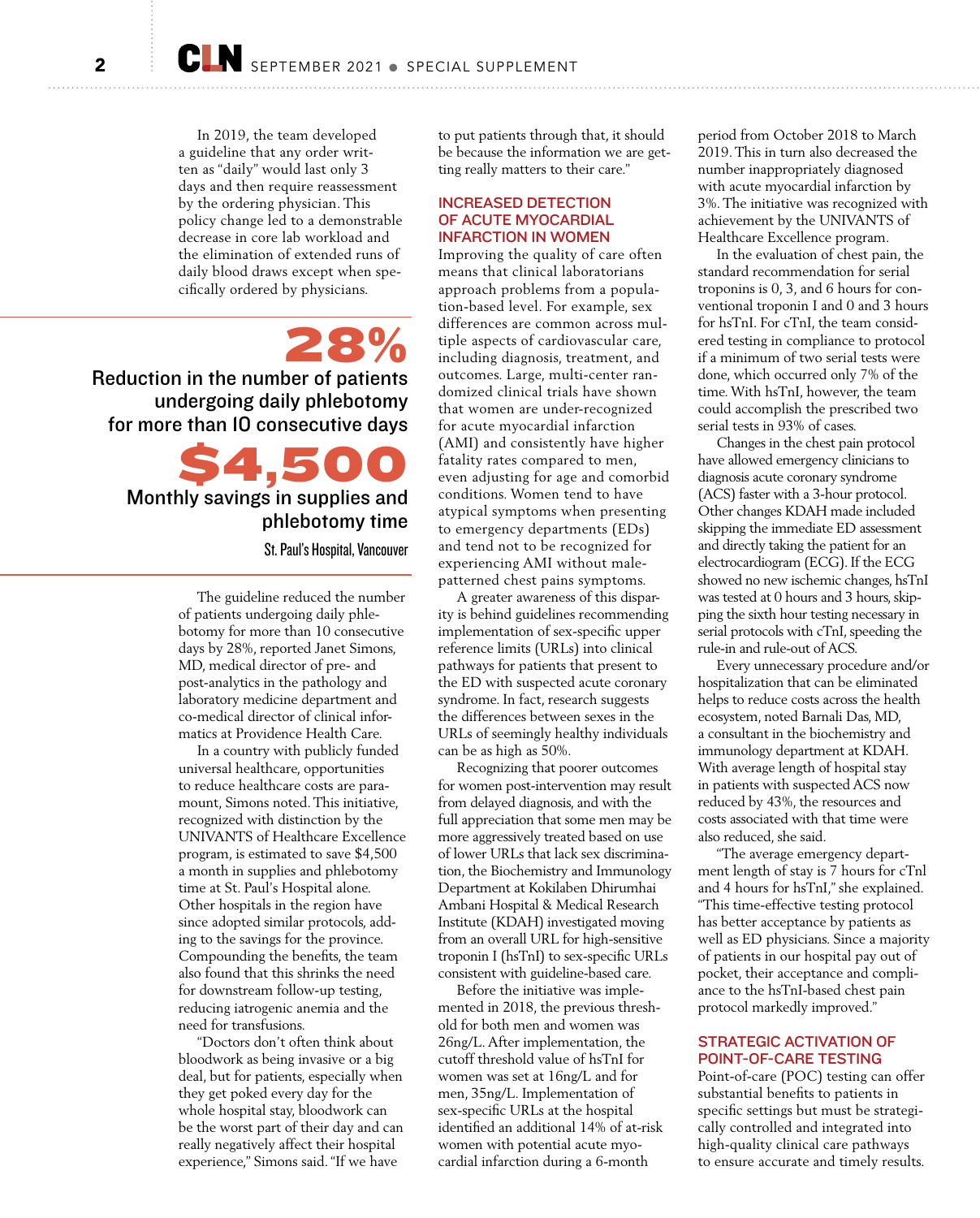When POC testing was first implemented at the Aga Khan University hospital in Nairobi, Kenya, it was not through an integrated team. Test results were not standardized nor was the equipment maintained under a quality system. This led to substantial gaps in care with avoidable discrepancies, risks, and medical errors. Specific areas of concern included quality control (QC), manual transcription errors in patient reports, and mismatched result reporting/patient identification.

A cross-functional leadership effort at the Aga Khan University hospital invested in an overarching, patientcentric POC strategy that was lead and implemented by laboratory medicine in partnership with various departments.

According to John Waigwa, laboratory quality coordinator for the hospital, the collaborative overhaul radically changed internal processes, as well as patient flow, enhancing care at the hospital.

"Ultimately, the point-of-care strategy expanded to 33 additional sites," Waigwa said. "In all cases, the accuracy and timeliness of point-of-care testing improved, ensuring high-quality results for our patients, as well as increasing the confidence of the clinicians."

Altogether, there was a five-fold reduction in total medical errors, including elimination of mis-matched patient results, mitigation of pre-analytic confounders (20% reduction) and substantially enhanced compliance with routine QC. In addition, improved flagging of critical/panic values on POC testing devices resulted in a 70% increase in actions associated with alerts.

Substantial improvement in data capture and associated documentation/ billing processes resulted in reduced revenue loss of KES 19,109,800

(\$177,400) from June to December 2019. The initiative was recognized with distinction by the UNIVANTS of Healthcare Excellence program.

"Medical errors can have catastrophic effects on patients, resulting in potential medication errors, injury, and possible death," said Majid Twahir, chief of staff and associate dean of clinical affairs for the hospital. "With medical errors being 20 times more likely in Africa compared to developed countries, a five-fold reduction has profound impact on mitigating preventable adverse outcomes and downstream costs."

#### OPTIMIZED DETECTION OF THYROID DYSFUNCTION DURING PREGNANCY

Thyroid dysfunction during pregnancy (both hyper- and hypothyroidism) can be associated with increased risk of adverse outcomes for mothers and offspring. Optimal detection and management of thyroid disfunction can decrease potential complications. But too often, thresholds used for diagnosis of hypothyroidism during pregnancy are not set correctly, leading to over- and underdiagnosis. To optimize the assessment of thyroid dysfunction, measurement method and regional factors (such as iodine intake) should be considered, according to guidelines. Determination of anti-thyroid peroxidase-antibody (Anti-TPO AB) is also recommended, as higher rates of complications are seen during pregnancy in women with Anti-TPO antibodies and increased thyroidstimulating hormone (TSH).

To reduce complications in pregnant women, an integrated clinical care team at Hospital Virgen de la Luz in Cuenca, Spain, established improved reference ranges for TSH and improved the accuracy of diagnosis for

43%

14% Increase in at-risk women identified with potential acute myocardial infarction

Reduction in average length of stay in patients with suspected acute coronary syndrome

Kokilaben Dhirumhai Ambani Hospital & Medical Research Institute

9.2% Increase in pregnant women accurately classified as euthyroid

instead of hyperthyroid

12,800 euros

Savings within first year of implementation

Hospital Virgen de la Luz

thyroid dysfunction during pregnancy, avoiding misclassification of hyperand hypo thyroidism. Prior to 2019, pregnancy screening within the first trimester used the same reference interval as a healthy adult population (TSH from 0.35 to 4.94 mU/L). After a comprehensive review of records and pregnancy outcomes, the team established a new reference interval of 00.064 to 3.50 mU/L.

The results of this program were significant for pregnant patients. Of the 794 pregnancies after implementation of outcome-based ranges, 9.2% were more accurately classified as euthyroid when they previously would have been classified as hyperthyroid, noted Enrique Prada de Medio, head of laboratory medicine and pathology at the hospital. As every diagnosis of hyperthyroidism requires follow-up visits with the endocrinology department, 73 pregnant women (9.2% of 794) had more streamlined care while avoiding extra costs.

"Optimized detection and treatment of thyroid disorders enables better patient management, reducing complications and lowering overall cost of care," de Medio explained. "Mitigating these costs of 176 euros per visit per patient results in annualized savings of more than 12,800 euros for the first year of implementation."

The thyroid dysfunction initiative was recognized with achievement by the UNIVANTS of Healthcare Excellence program.

### REDUCING POST-OPERATIVE COMPLICATIONS IN CARDIAC SURGERY PATIENTS

Perioperative coagulopathy and postoperative bleeding are the most common complications in patients